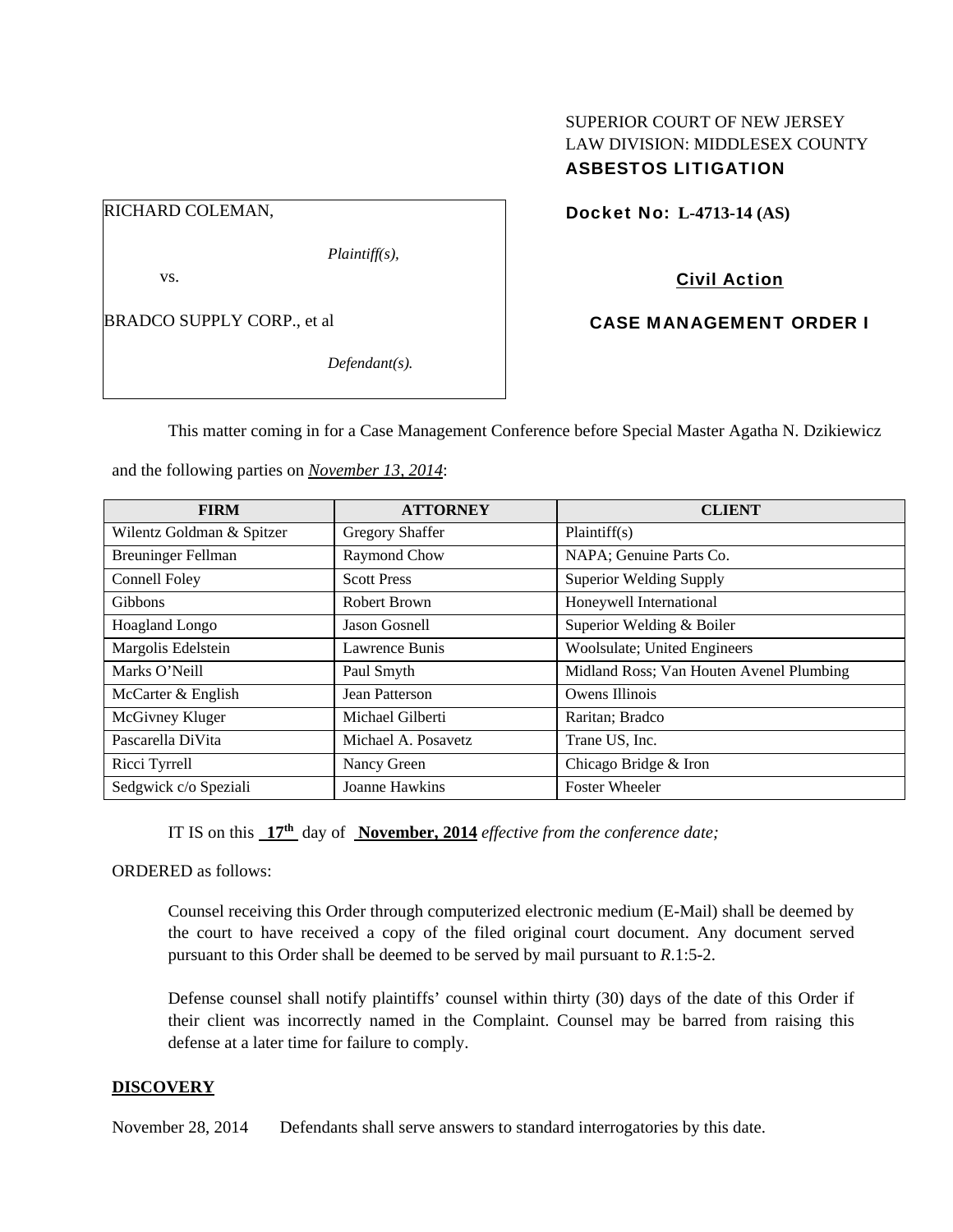| December 5, 2014 | Plaintiff shall propound supplemental interrogatories and document requests by this<br>date.                                                                                                                |
|------------------|-------------------------------------------------------------------------------------------------------------------------------------------------------------------------------------------------------------|
| January 5, 2015  | Defendants shall serve answers to supplemental interrogatories and document<br>requests by this date.                                                                                                       |
| December 5, 2014 | Defendants shall propound supplemental interrogatories and document requests by<br>this date.                                                                                                               |
| January 5, 2015  | Plaintiff shall serve answers to supplemental interrogatories and document requests<br>by this date.                                                                                                        |
| January 30, 2015 | Fact discovery, including depositions, shall be completed by this date. Plaintiff's<br>counsel shall contact the Special Master within one week of this deadline if all fact<br>discovery is not completed. |
| January 30, 2015 | Depositions of corporate representatives shall be completed by this date.                                                                                                                                   |

#### **EARLY SETTLEMENT**

- December 5, 2014 Settlement demands shall be served on all counsel and the Special Master by this date.
- January 15, 2015 @ 10:00am Early settlement conference. All defense counsel shall appear with authority to negotiate settlement and have a representative authorized to negotiate settlement available by phone. Any request to be excused from the settlement conference shall be made to the Special Master no later than 4:00pm of the day prior to the conference.

# **SUMMARY JUDGMENT MOTION PRACTICE**

- February 6, 2015 Summary judgment motions shall be filed no later than this date.
- March 6, 2015 Last return date for summary judgment motions.

# **MEDICAL DEFENSE**

- December 5, 2014 Plaintiff shall serve executed medical authorizations by this date.
- December 31, 2014 Plaintiff shall serve medical expert reports by this date.
- December 31, 2014 Plaintiff is to arrange for the transfer of pathology specimens and x-rays, if any, by this date.
- March 27, 2015 Defendants shall identify its medical experts and serve medical expert reports, if any, by this date. **In addition, defendants shall notify plaintiff's counsel (as well as all counsel of record) of a joinder in an expert medical defense by this date.**

\_\_\_\_\_\_\_\_\_\_\_\_\_\_\_\_\_\_\_\_\_\_\_\_\_\_\_\_\_\_\_\_\_\_\_\_\_\_\_\_\_\_\_\_\_\_\_\_\_\_\_\_\_\_\_\_\_\_\_\_\_\_\_\_\_\_\_\_\_\_\_\_\_\_\_\_\_\_\_\_\_\_\_\_\_\_\_\_\_\_\_\_\_\_\_\_\_\_\_\_\_\_\_\_\_\_\_\_\_\_